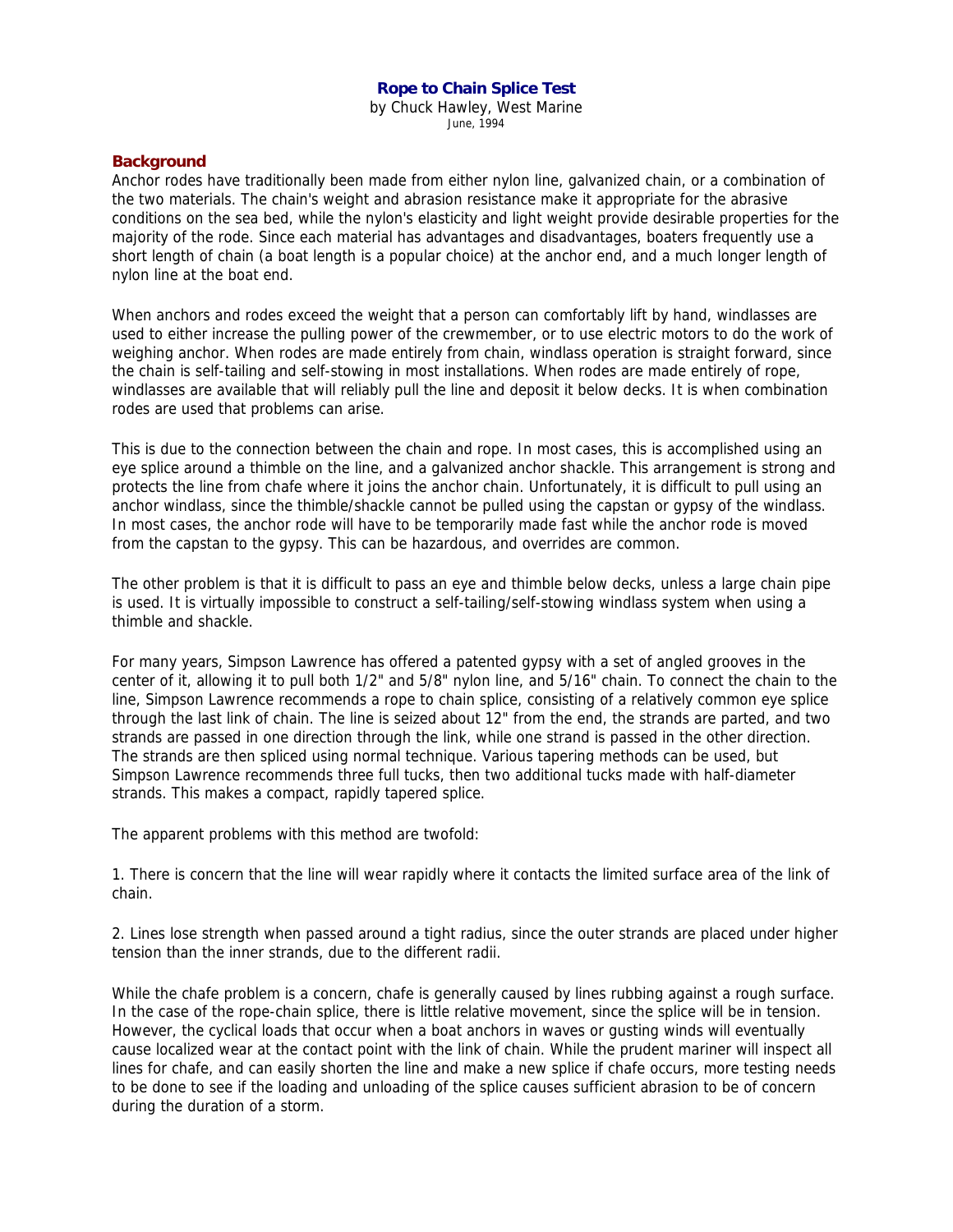The small radius concern, however, is easily tested, and we designed a test to quantify the reduction in strength due to the rope to chain splice.

## **The Test Samples**

We constructed fifteen samples of line and chain, which were sent to New England Ropes in New Bedford, MA for tensile strength testing. New England Ropes has a rope testing lab which allows them to test line to destruction, measuring both stretch and strength.

A set of ten samples was constructed as follows:

1. One 5/16" galvanized anchor shackle from Landmann (SWL 1,500 lbs., ultimate strength 9,000 lbs.)

2. Two feet of 5/16" BBB chain from Acco (SWL 1,900 lbs, ultimate strength 7,600 lbs.)

3. Eight feet of 5/8" New England Ropes Caprolan nylon line (ultimate strength 12,200 lbs.). A five tuck, tapered eye splice was placed in the end of each sample, and a five tuck, tapered rope to chain splice was placed in the other end.

A second set of five samples was constructed using smaller components:

1. One 1/4" galvanized anchor shackle from Landmann (SWL 1,000 lbs., ultimate strength 6,000 lbs.)

2. Two feet of 1/4" proof coil chain from Acco (SWL 1,250 lbs, ultimate strength 5,000 lbs.)

3. Eight feet of 1/2" New England Ropes Caprolan nylon line (ultimate strength 7,500 lbs.). A five tuck, tapered eye splice was placed in the end of each sample, and a five tuck, tapered rope to chain splice was placed in the other end.

The purpose for including the anchor shackles was twofold: it provided a larger attachment point for connecting the test apparatus, and it simulated the components that would be part of a normal anchor rode. While it is common to use "one size larger" than the chain size, anchor shackles are supposed to be equal in strength to the same size BBB and proof coil chain.

New England Ropes estimates that a properly spliced eye in the end of a line sample retains 95% of the strength of the unspliced line. New England Ropes also states the breaking strength of their line assuming that a splice is in place; in other words, the 12,200 lb. claimed strength of 5/8" nylon assumes that a splice is part of the assembly. Thus, the line was the strongest component in both sizes of assemblies.

Sample # 6 was constructed with some additional chafe protection on the inside of the link of chain consisting of several layers of polyurethane self-amalgamating tape. This caused the line to be spliced differently that the other samples, since all three strands had to pass through from one side to the other. Sample #4 was made with five full tucks and five tapered tucks. This was an attempt to see if the severity of the taper would affect the strength.

Our 1/2" samples consisted of two styles: #11-13 were the Simpson Lawrence recommended splice method, with two strands passing one direction, and one strand passing in the other direction through the chain link. #14 and 15 were spliced by passing all three strands through the link of chain, much as one would make a very small eye splice.

# **The Results**

The samples were pulled by New England Ropes' linear screw test apparatus under Cordage Institute conditions. The Cordage Institute requires that line be pulled at 1/2" per minute for each foot of rope. As each assembly had about five feet of rope after the splices were complete, the assembly was pulled at about 2.5 inches per minute. The first two pulls were conducted with a heavy rope cover over the